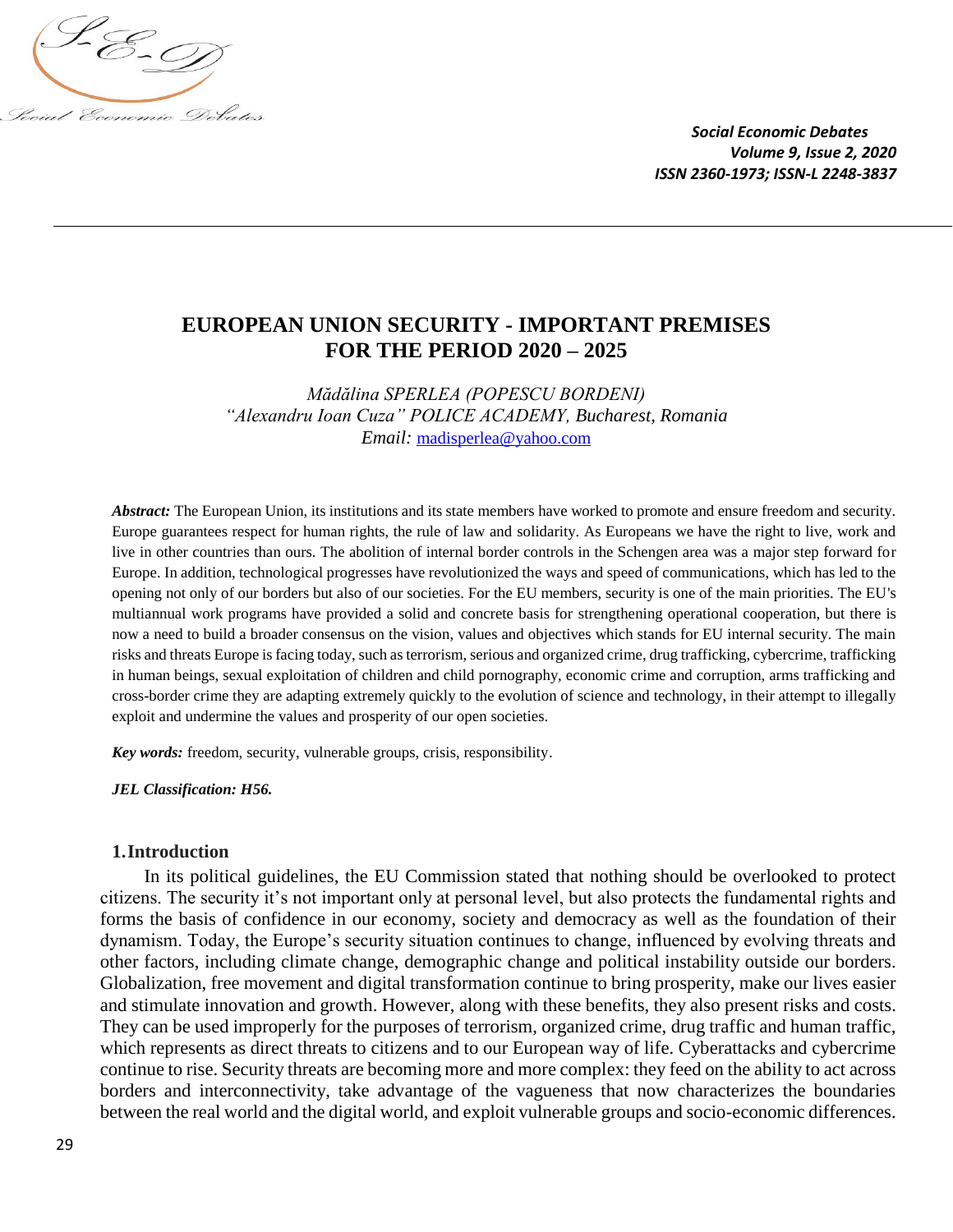

Attacks can occur at any time and leave very few or no traces; what happens outside the EU can have a critical impact on security inside the EU.

The COVID-19 crisis has also changed our understanding of security threats and related policies. She pointed out the need to ensure security in both the physical and digital environment, she pointed out the importance of open strategic autonomy of supply chains for critical products, services, infrastructure and critical technologies. It has strengthened the need to involve everyone from every sector in a joint effort to ensure that the EU is better prepared and resilient and has better tools to respond when needed.

Individual action alone by Member States it is not enough to protect citizens. The mutual exploitation of strengths to work together has never been more important, and the EU is more able than ever to make a difference. It can be an example by improving its overall crisis management system and working inside and outside its borders to contribute to global stability. While the main responsibility for security lies with the Member States, last few years have brought new perspectives on the understanding that the security of one Member State is the security of all. The EU can provide a multidisciplinary and integrated response, providing Member States' security actors with the tools and information they need.

The EU can also ensure that political security remains based on our common European values, i.e. on respect for the rule of law, equality and fundamental rights, and the guarantee of transparency, responsibility and democratic control, in order to build the necessary trust. It can establish a real and efficient security union, characterized by adequate protection of individual rights and freedoms. Security and respect for fundamental rights are not contradictory goals; these two elements complement each other and form a consistent whole. Our fundamental values and rights must be the base of our security policies, which must respect the principles of necessity, proportionality and legality and be accompanied by adequate guarantees of liability and judicial remediation, while enabling us to react effectively to protect citizens, especially the most vulnerable.

Important legal, practical and supportive tools already exist, but they need to be strengthened on one hand and better implemented on the other. Considerable progress has been made in improving the exchange of information and cooperation with Member States to restrict the scope for action of terrorists and criminals. But efforts remain fragmented.

Also we must act beyond the EU borders. In order to protect the Union and its citizens, it is no longer just a matter of ensuring security within the EU borders, but also handling the external dimension of security. The EU's approach to external security within common foreign and security policy and defense will remain a key component of the EU's efforts to strengthen security within it. In the face of common challenges, it is essential to cooperate with third countries and globally in order to respond efficiently and comprehensively, stability and security in the EU's neighborhood being essential for EU security. This new strategy, which base on the previous activity of the European Parliament, Council and Commission, shows that a real and efficient Security Union must be based on both a solid core of instruments and policies to ensure security in practice and consider that security has implications for all parts of society and for all public policies. The EU must ensure a safe environment for all, regardless of their racial or ethnic origin, religion, beliefs, gender, age and sexual orientation.

This strategy covers the period 2020-2025 and focuses on building the means and capacity to create a resilient security environment for the future. It presents a company-wide approach to security that allows for an effective and coordinated response to rapidly evolving threats. It sets out strategic priorities and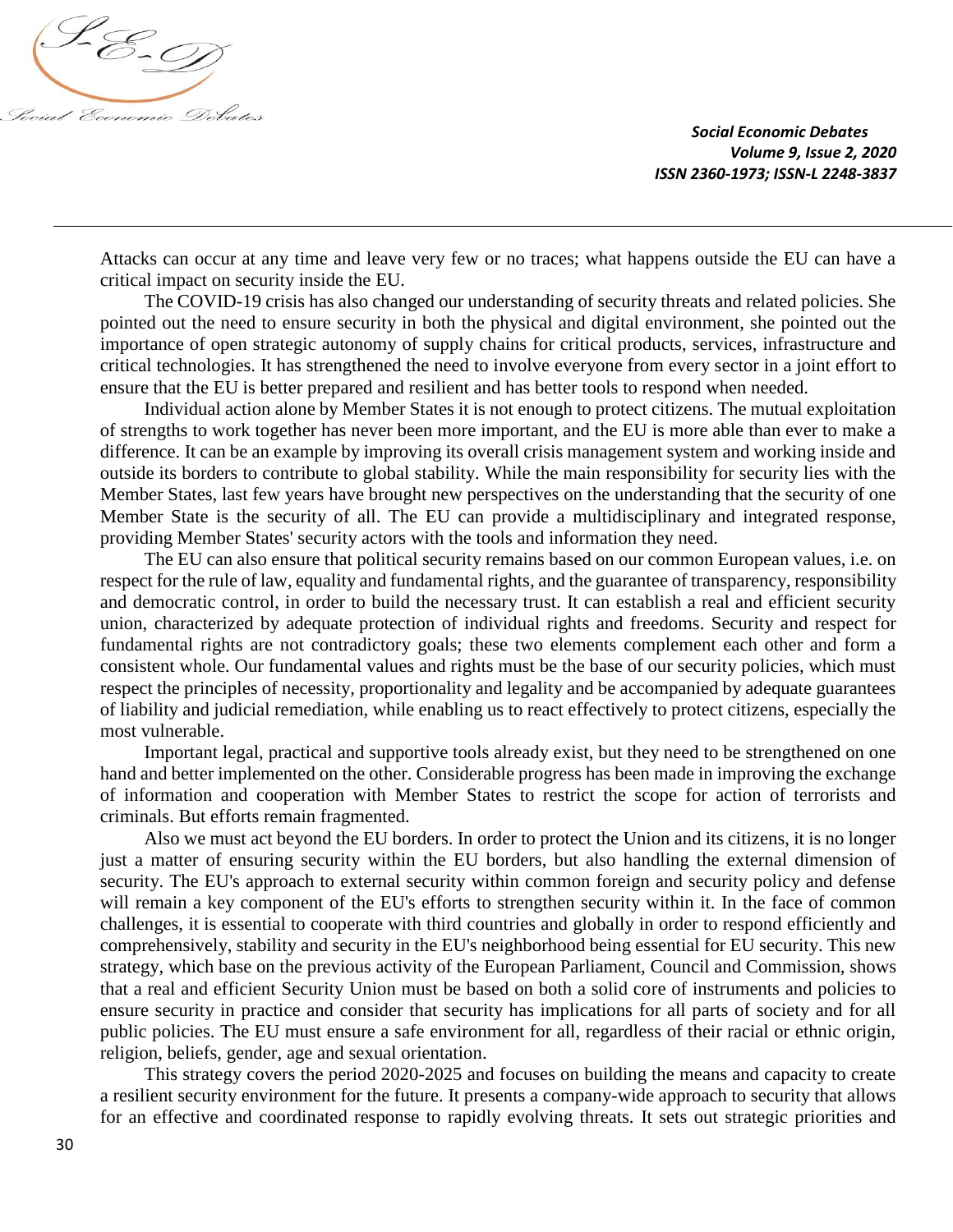

adequate actions to deal with digital and physical risks in an integrated manner in the Security Union ecosystem, focusing on areas where the EU can provide support. Its purpose is to achieve tangible security results in order to protect all EU citizens.

### **2. Research Methodology**

The discipline of security sciences now incorporates the liberal arts, social and political sciences, as well as the hard sciences. The amalgamation of so many diverse disciplines requires the adaptation and adoption of research methodologies that can accommodate this evolution.

This work argues on the use of the method of studying laws, provisions and directives based on recent research in security science.

The need of understanding the multiple parameters that may be present when dealing with security issues requires a methodology that can contextualize the issues studied and help to understand the potential present synergies. The use of laws, provisions and directives is one such approach that can provide an accepted alternative academic approach. However, an important step when using them is to first use what is commonly called a pilot study, before starting full data collection.

There is a significant number of reasons why this should be taken; last but not least is the significance of maintaining transparency throughout the process if it's desired to maintain its validity. The correct realization of the study design is crucial at the beginning, if the effort must not be wasted or does not have the final legitimacy.

The benefits of pursuing such a methodology have been presented, as it provides another way to perform security science research.

#### **3. RESULTS**

#### **Evolving security threats in Europe**

For the security, prosperity and well-being of citizens, it is essential that they are protected from getting harmed. Threats to their security depend on the degree of vulnerability of their existence and their livelihoods. The greater their vulnerability, the greater the risk that it can be exploited. Vulnerabilities and threats are constantly evolving and the EU needs to adapt.

Our daily lives depend on a variety of services, such as energy, transportation, finance, and health. These services are based on both physical and digital infrastructures, which increases their vulnerability and potential for disruption. During the COVID-19 pandemic, new technologies made it possible for many companies and utilities to continue to operate, whether they provide us with the means to stay connected by teleworking or by maintaining supply chain logistics. However, they have also opened the door to an extraordinary increase in malicious attacks, as their perpetrators try to capitalize on pandemic disruptions and the transition to work at home using digital technologies for criminal purposes. The lack of goods has opened up new opportunities for organized crime. The consequences could have been fatal, disrupting essential health services when they were subjected more than ever.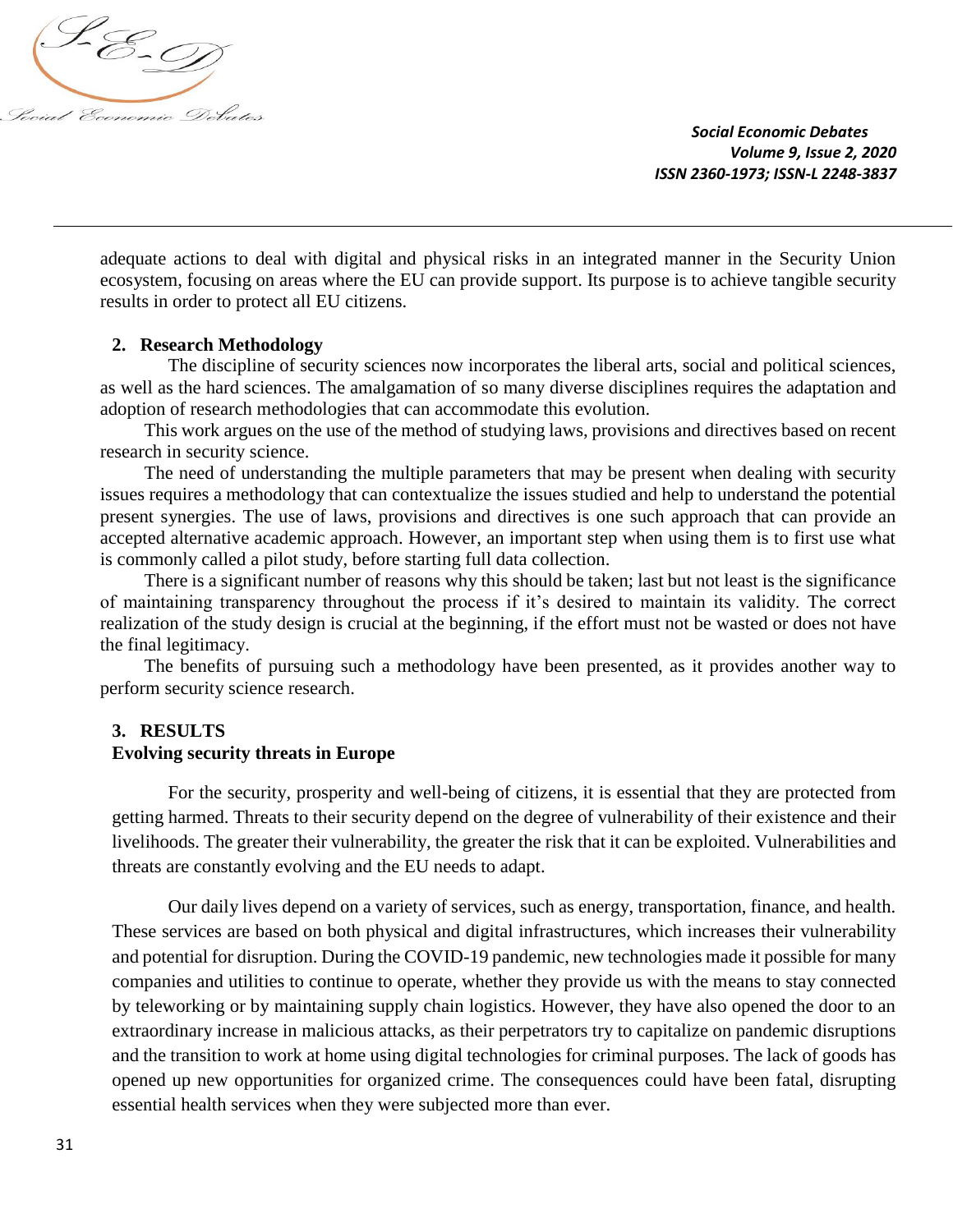

The unceasing overgrowth use of digital technologies that are useful to us on a daily basis has also made the cyber security of these technologies a matter of strategic importance. Homes, banks, financial services and enterprises (especially small and medium-sized enterprises) are severely affected by cyberattacks. The potential damages are even bigger as the physical and digital systems are interdependent. any physical consequence will imperatively have an impact on digital systems, while cyberattacks targeting information systems and digital infrastructures can lead to the closure of essential services. The internet development and the increased use of artificial intelligence will bring new benefits, but also new risks.

Our world is based on digital infrastructure, technologies and online systems, which allow us to create economic activities, consume products and benefit from services. These infrastructures, technologies and systems are based on communication and interaction. Addiction to online systems has opened the door to a wave of cybercrime. On-demand cybercrime and the underground cybercrime economy provide easy access to online cybercrime products and services. Criminals are rapidly adapting to use new technologies for their own purposes. For example, the counterfeit medicines have entered the legal supply chain. The exponential growth of online child pornography shows the social consequences of the evolution of crime. Most EU citizens were concerned about access to their data by criminals and fraudsters.

The global context also exacerbates these threats. The offensive industrial policies of certain third countries, combined with the constant theft of intellectual property facilitated by the Internet, are changing the strategic paradigm of protecting and promoting European interests. This situation is accentuated by the proliferation of dual-use applications, the robustness of the civil technology sector becoming a solid asset in terms of defense and security capabilities. Industrial espionage has a huge impact on the EU's economy, jobs and growth: the theft of commercial secrets is estimated to cost the EU EUR 60 billion. Therefore, there is a need for further reflection on how dependences and increased exposure to cyber threats affect the EU's ability to protect citizens and businesses. The COVID-19 crisis has also shown that social divisions and uncertainties create security vulnerabilities. They open a wider door to more sophisticated and hybrid attacks by state and non-state actors, with vulnerabilities exploited through a combination of cyberattacks, critical infrastructure damage, disinformation campaigns and action. Radicalization of political speech.

At the same time, older threats continue to evolve. There has been a decrease in terrorist attacks in the EU in 2019. However, EU citizens remain at high risk of jihadist attacks by or inspired by Daesh, Al Qaeda or their affiliated groups. At the same time, the threat of violent right-wing extremism is growing. Racist attacks must raise serious concerns: deadly anti-Semitic terrorist attacks in Halle reiterate the need to step up response in line with the 2018 Council statement. One in five EU citizens is very concerned that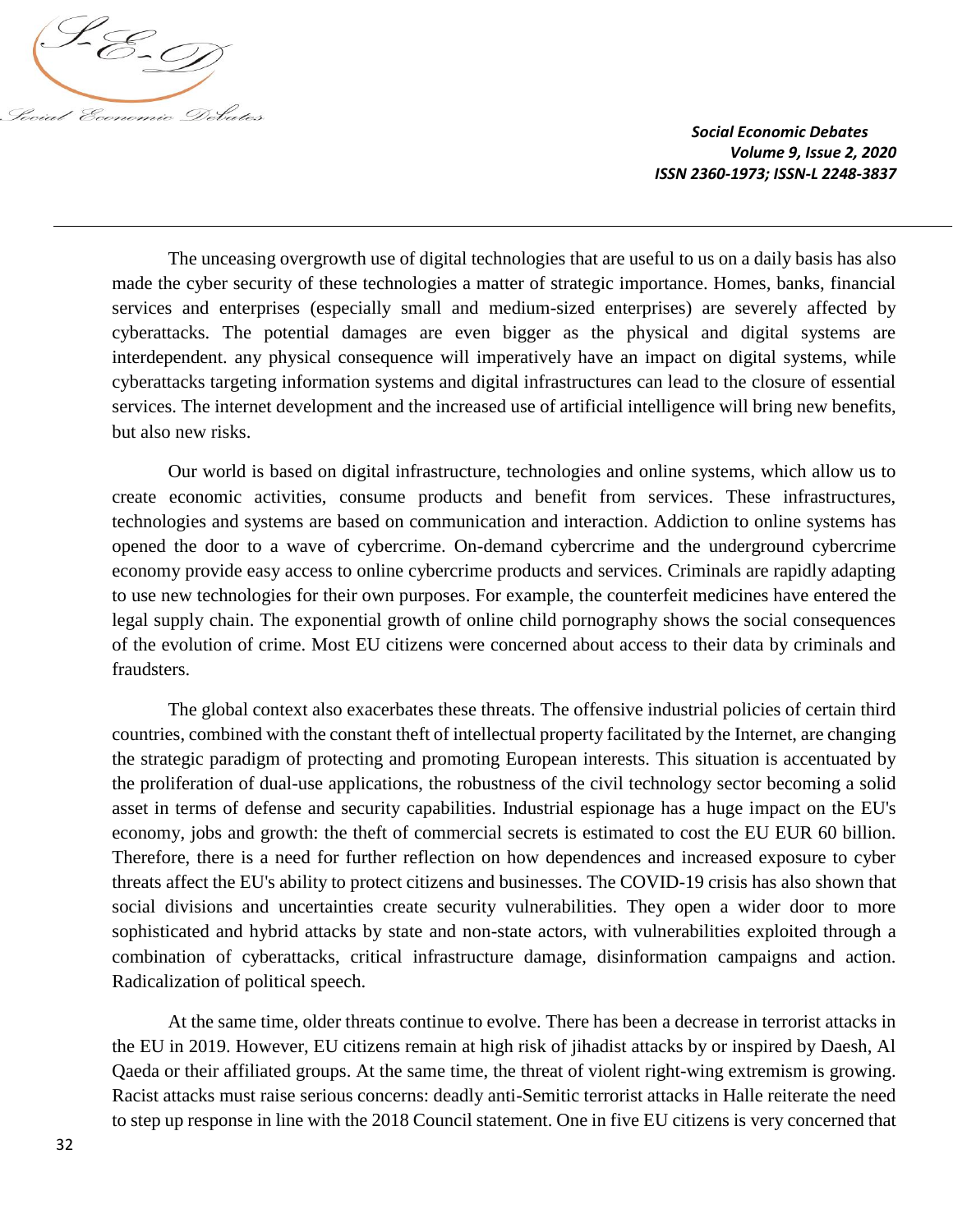

a terrorist attack could take place in the next 12 months. The vast majority of recent terrorist attacks were based on low technology and were carried out by isolated actors targeting people in public spaces, while online terrorist propaganda took on new significance with the live broadcast of the Christchurch attacks. The threat posed by radicalized people remains high and is potentially heightened by the return of foreign terrorist fighters and the release of detained extremists. The crisis has also shown that existing threats can change with the circumstances. Organized crime groups have taken advantage of the lack of goods to create new illegal markets. Drug traffic continues to be the largest criminal market in the EU, with illicit drug retail sales estimated at 1 billion EUR per year. International trade in counterfeit pharmaceuticals has also reached billions. At the same time, low confiscation rates allow criminals to continue to expand their criminal activities and infiltrate the legal economy.

The online marketplace and new technologies such as 3D printing make it easier for criminals and terrorists to access weapons. The use of artificial intelligence, new technologies and robotics will further increase the risk of criminals using the benefits of innovation for malicious purposes. These threats cover different categories and affect different parts of society in different ways. All represents a major danger to citizens and businesses and require a comprehensive and coherent response at EU level. At a time when security vulnerabilities can come from even small, interconnected home appliance items, such as an internet-connected refrigerator or coffee maker, we can no longer rely only on traditional state actors to guarantee security. Economic operators must take greater responsibility for the cyber security of the products and services they place on the market, while citizens must also have at least basic cyber security concepts in order to protect themselves.

## **Conclusion**

The EU has shown that it can provide real added value. Since 2015, the Security Union has created new connections in the way security policies are approached at EU level. However, more efforts are needed to mobilize society as a whole, including public authorities at all levels, businesses in all sectors and citizens in all member states. Increasing awareness of the risks of dependence and the need for a strong European industrial strategy requires a European Union with a critical mass of industrial and technological production and a strong supply chain. Strength also requires full respect for fundamental rights and EU values, which is essential for security policies to be legitimate, effective and sustainable. This strategy of the security union sets out concrete lines of work to be followed. It is built around the following common goals:

 strengthening the means and capacities for early screening, prevention and rapid response to crises: Europe needs to be more resilient to prevent future shocks, to protect against these shocks and to withstand them. We need to strengthen our means and capabilities for early detection and rapid response to security-threatening crises, using an integrated and coordinated approach, both globally and through sectoral initiatives (for the finance, energy, justice, law enforcement,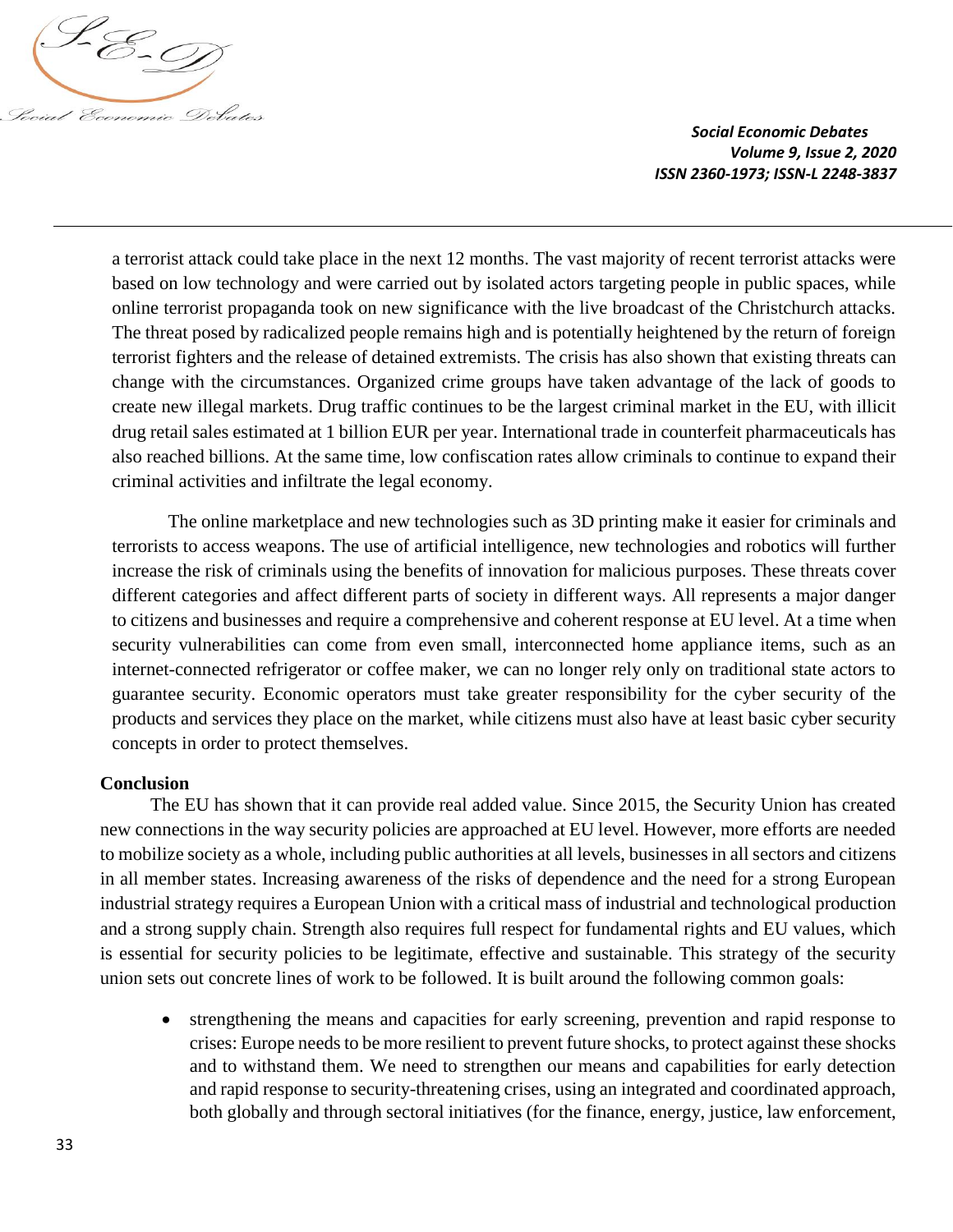

healthcare, maritime security and transport sectors, for example) and on the basis of existing instruments and initiatives. the Committee will also present proposals for a comprehensive crisis management system in the EU, which could also be useful in the field of security;

- focus on results: a results-based strategy must be based on a careful assessment of threats and risks so that efforts can be best directed. It must define and use the appropriate rules and tools. It must be ensured that EU security policies are based on reliable strategic information. When the EU needs to legislate, the acts adopted should be monitored, to ensure that they are fully implemented, to prevent fragmentation and to avoid the presence of exploitable gaps. The effective implementation of this strategy will also depend on ensuring adequate funding in the next programming period (2021-2027), including for the relevant EU agencies;
- Involvement of all actors in the public and private sectors in a joint effort: key actors in the public and private sectors are apprehensive to exchange information useful for security, for fear of compromising national security or their competitiveness. However, we are most effective when we are all equipped to support each other. It starts with closer cooperation between Member States, involving law enforcement and judicial services and other public authorities, as well as with the EU institutions and agencies, in order to achieve the understanding and exchange needed for common solutions. Cooperation with the private sector is also essential, especially as the industry has a significant weight on the digital and non-digital infrastructure crucial for the effective fight against crime and terrorism. Citizens themselves can contribute, for example, by developing their skills and knowledge to fight against cybercrime or misinformation. Finally, this joint effort must extend beyond our borders, with the idea of establishing closer connections with partners who share our values.

## **References**

Agence des droits fondamentaux de l'Union européenne (2020), *Your rights matter:Security concerns and experiences, Fundamental Rights Survey*, Luxembourg, Office des publications

Décision 2007/845/JAI du Conseil relative à la coopération entre les bureaux de recouvrement des avoirs des États membres en matière de dépistage et d'identification des produits du crime ou des autres biens en rapport avec le crime

Directive 2013/40/UE relative aux attaques contre les systèmes d'information

Europol: *A Review of Transatlantic Best Practices for Countering Radicalisation in Prisons and Terrorist Recidivism*, 2019

Europol: *Beyond the pandemic.How COVID-19 will shape the serious and organised crime landscape in the EU* (avril 2020)

<https://www.enisa.europa.eu/publications/enisa-threat-landscape-report-2018> OEDT et Europol, *EU Drug Markets Report*, 2019